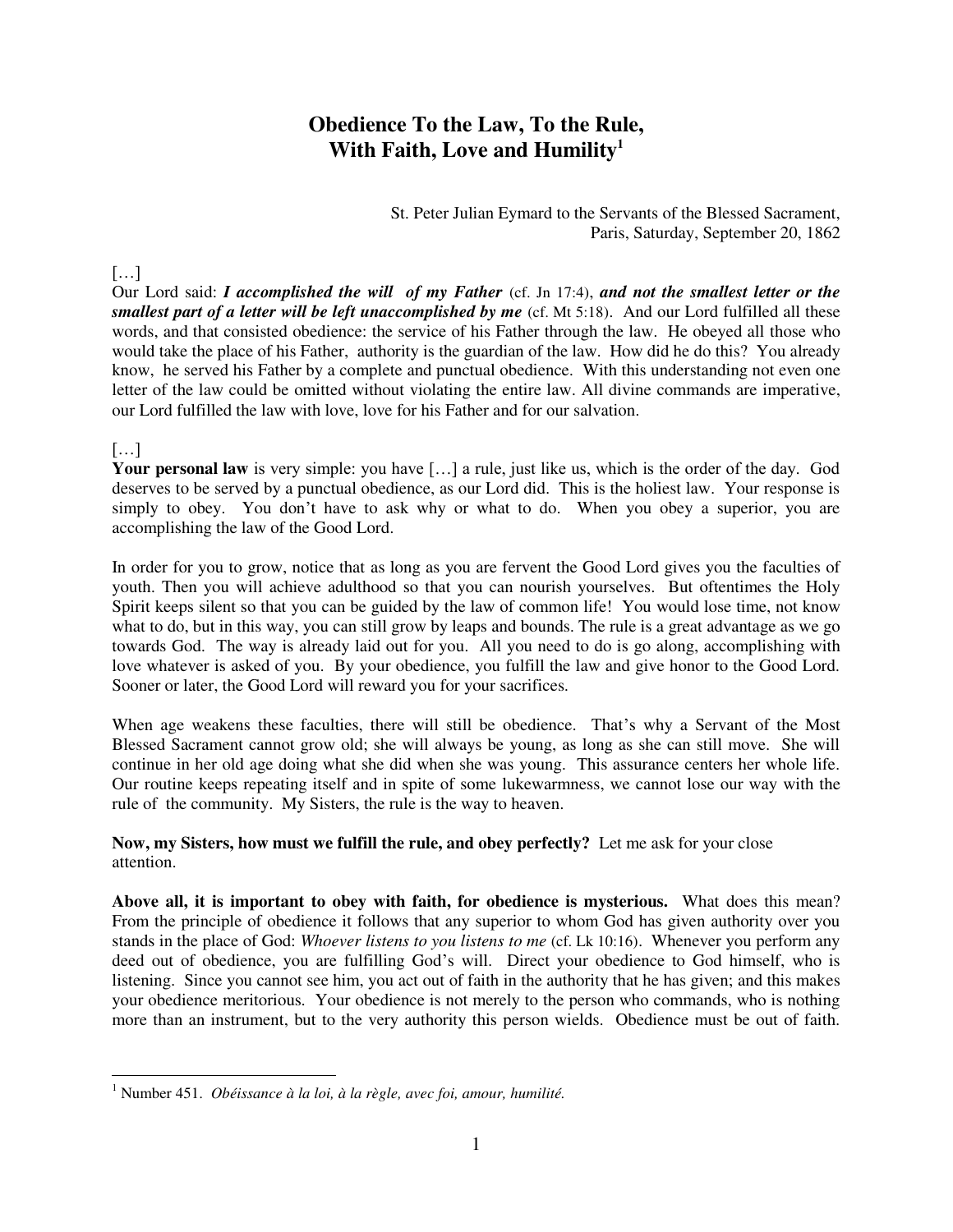Otherwise, as I said this morning, what will you accomplish if you stumble in shadows? You need a rule and superiors to guide you in fulfilling God's commands.

**Do you realize that faith is above all else?** What did Abraham do when God commanded him to sacrifice Isaac? He submitted with an obedience of faith, an act of faith; that's why God was so pleased (cf. Gn 22:1-12). When God spoke, he did not ask "why", "if", or "how". God is obeyed simply because he is the one commanding; like a child who obeys his mother. Obedience calls for spontaneity of faith. When the Good Lord expresses a wish, that's enough for me, because I clearly want to obey.

As a result of the obedience of faith, the mind is quiet. It doesn't need to know whether what is being commanded is good, or to see whether what is being commanded is according to the rule or your vocation. Everything is for the service of our Lord. Of course, if something is commanded outside the rule or your vocation, you are not obliged to follow. Authority does not go that far. However, in actions already known and accepted, seek the merit of fulfilling the will of God. Do angels reason out the will of God? In certain cases, it is true that obedience allows us, not to reason out, but to make known certain personal matters. If these were known, the superior would make some modifications. However, in ordinary community life, there is no need to make comments, since everything is done in common obedience. Act with simplicity, and there will be more abundant merit. Why is a child so happy when it obeys? Because it obeys with simplicity. Childlike simplicity deepens the child's joy.

**What must motivate obedience? The motive of love.** Obey out of love for God. Obey because God is pleased when we fulfill his holy will. This is the perfect motive; you cannot find a greater one, because obedience is the holocaust of the entire person. Obedience sacrifices the entire person. Obedience of the will, of the body, and of the whole being is the perfect sacrifice of all the virtues. Compared to it, the others don't count. Therefore, love the Lord well in order to obey.

Do not stop there. After obeying, love your submission with humility. […] **Do you see the process? Faith begins, love works, and humility preserves.** Ah! My good Daughters, fulfill the will of God in humility. After finishing your duties, you must take care not to draw praise on yourself – to want two masters, two rewards. After obeying properly, let us not say, I was very good. That's what children do who go looking for their mother to boast of their little sacrifices. They don't know how to obey God for himself alone. I was very good, they claim. Let's not act like children and seek approval from the superior. Just say, I merely want to obey.

### […]

*We are only unprofitable servants* (cf. Lk 17:10). Really, my Sisters, when a hired hand receives his salary, is he also thanked for all his services, for all that he did during the year? Will he get another reward? Is a soldier thanked for serving well for seven years? He has merely done his duty; he has received his pay. Thank him? He will simply be dismissed. Here, your service is one of love, the service of the master. Hold on to your little merits; you need them. Consider our Lord as man: did he not keep his merits?

**This is the way to act; learn to obey with faith, with love, and with humility. This is your mission.** Since yours is a life of adoration, it is like a golden chain beginning in the morning by Holy Communion and Divine Office, and tied up again in the evening. Do not break it. How would you manage to fasten it again? Obey with great purity. The way to fulfill the will of God and please him is to act out of a very pure motive. That's the way to please God, and to please me also.